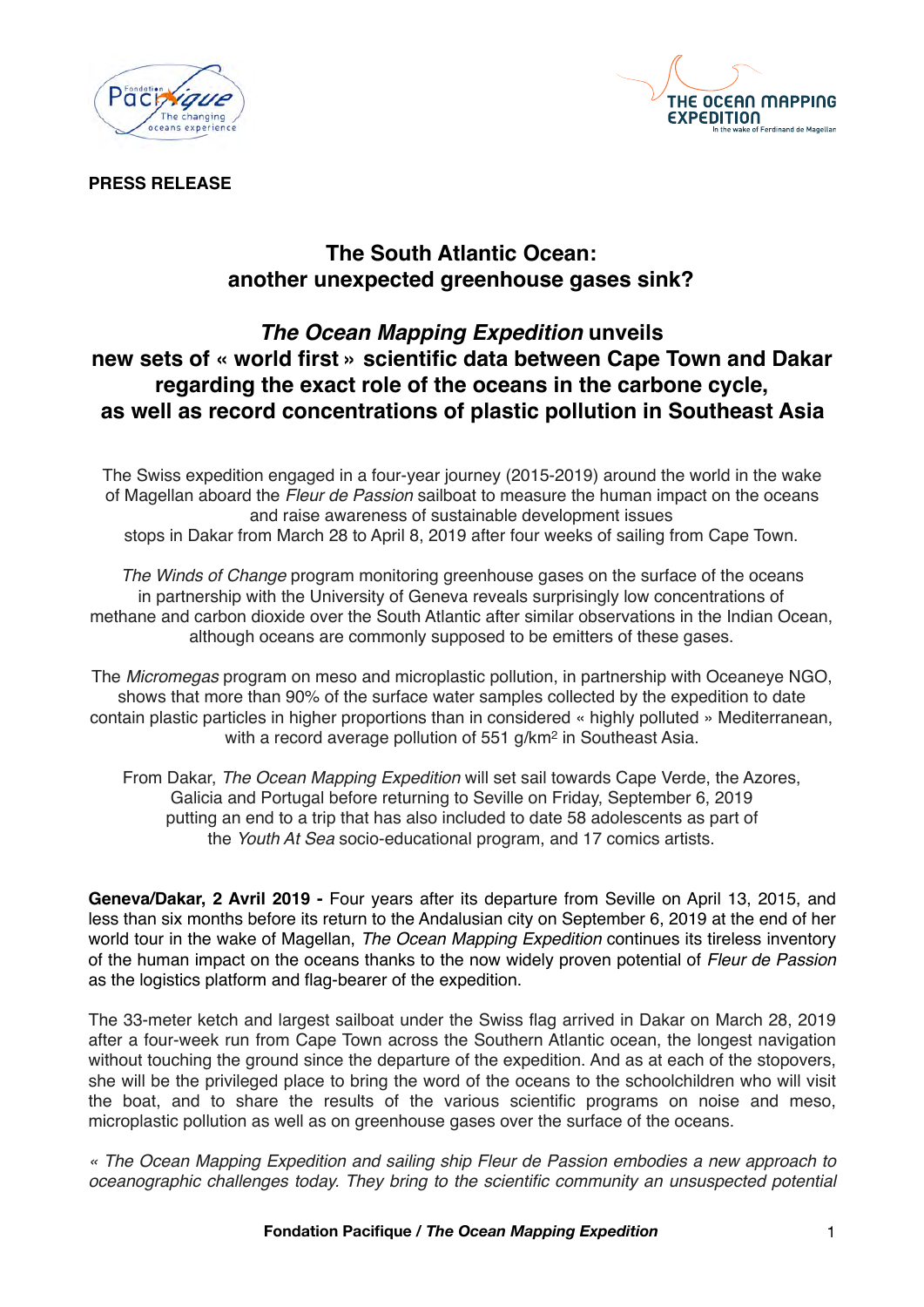



*for reference field data collection, »* says Samuel Gardaz, vice-president for public affairs at the Pacifique Foundation, a Geneva-based non-profit organization that leads the expedition.

*« By our ability to cross oceans as well as to sail closer to coastlines, and thanks to the various scientific programs implemented on board with our partners, we are able to contribute in a very significant way to a better understanding of these still largely unknown environments, in this case in the way they are impacted by human activity »,* continues Samuel Gardaz.

#### *The Winds of Change* **program on greenhouse gases: a world first**

*« So is the pioneering Winds of Change program consisting in continuously monitoring greenhouse gases - methane* (CH4) *and carbon dioxide* (CO2) *- over the surface of the oceans developed and conducted in partnership with the University of Geneva, »* he adds.

From Mactan in the Philippines, where the program was launched in December 2017, to Dakar via Singapore, Jakarta, Maputo, Durban and Cape Town across the Indian and South Atlantic oceans, some 12,000 nautical miles (about 22,000 km) have been analyzed continuously by the expedition, *« a world first revealing unprecedented data »*, underlines Gardaz.

#### **The South Atlantic Ocean: surprisingly low methane and carbone concentrations**

*« The data collected by The Ocean Mapping Expedition between Cape Town and Dakar from 28 February to 28 March 2019 reveal surprisingly low concentrations of methane and carbon dioxide over the surface of the South Atlantic Ocean »*, says Prof Daniel McGinnis, head of the Aquatic Physics group at the Faculty of Sciences, University of Geneva, and responsable of *The Winds of Change* program along with his colleague Dr Daphne Donis.

*« These low CH4 and CO2 concentrations could be indicative of the fact that Fleur de Passion sailed off shore well away from any land sources*, adds McGinnis. *Though the region is thought to be an atmospheric CO2 source, our low near-surface concentrations indicate the South Atlantic Ocean could be an unexpected greenhouse gases sink during this season. »*

*« Average carbon dioxide concentrations over the transect from Cape Town to Dakar were under 400 ppm, with the minimum recorded of 392.6 ppm (Global average atmospheric concentrations are ~410 ppm). Similarly, average methane concentrations over this transect were below 1.78 ppm with minimum recorded value of 1.7. The global average atmospheric concentration is 1.85 ppm »,*  explains Pro McGinnis. *« Our preliminary analysis of these data don't even show the usual diurnal CO2 concentration fluctuation associated with algal growth »*, he says.

According to the researcher from the University of Geneva, « *the unprecedented data collected by The Ocean Mapping Expedition underline how further observations are urgently needed to better determine the processes guiding the uptake (or emissions) of these important greenhouse gases transports by South Atlantic, and potentially all the oceans around the globe. »*

#### **Similar observations over the Indian Ocean in 2018**

In June 2018 after completing the crossing of the Indian Ocean from Jakarta to Maputo, *The Ocean Mapping Expedition* unveiled this ocean could be an unexpected sink for methane.

*« For the first time ever, we were able to assess and quantify the near-surface atmospheric methane and carbon dioxide concentrations while performing the longest longitudinal transect of an ocean, namely the Indian Ocean »*, recalls Prof. Daniel McGinnis.

*« This unprecedented data-set showed us that the Indian Ocean continued to be an important CO2 sink », he adds.*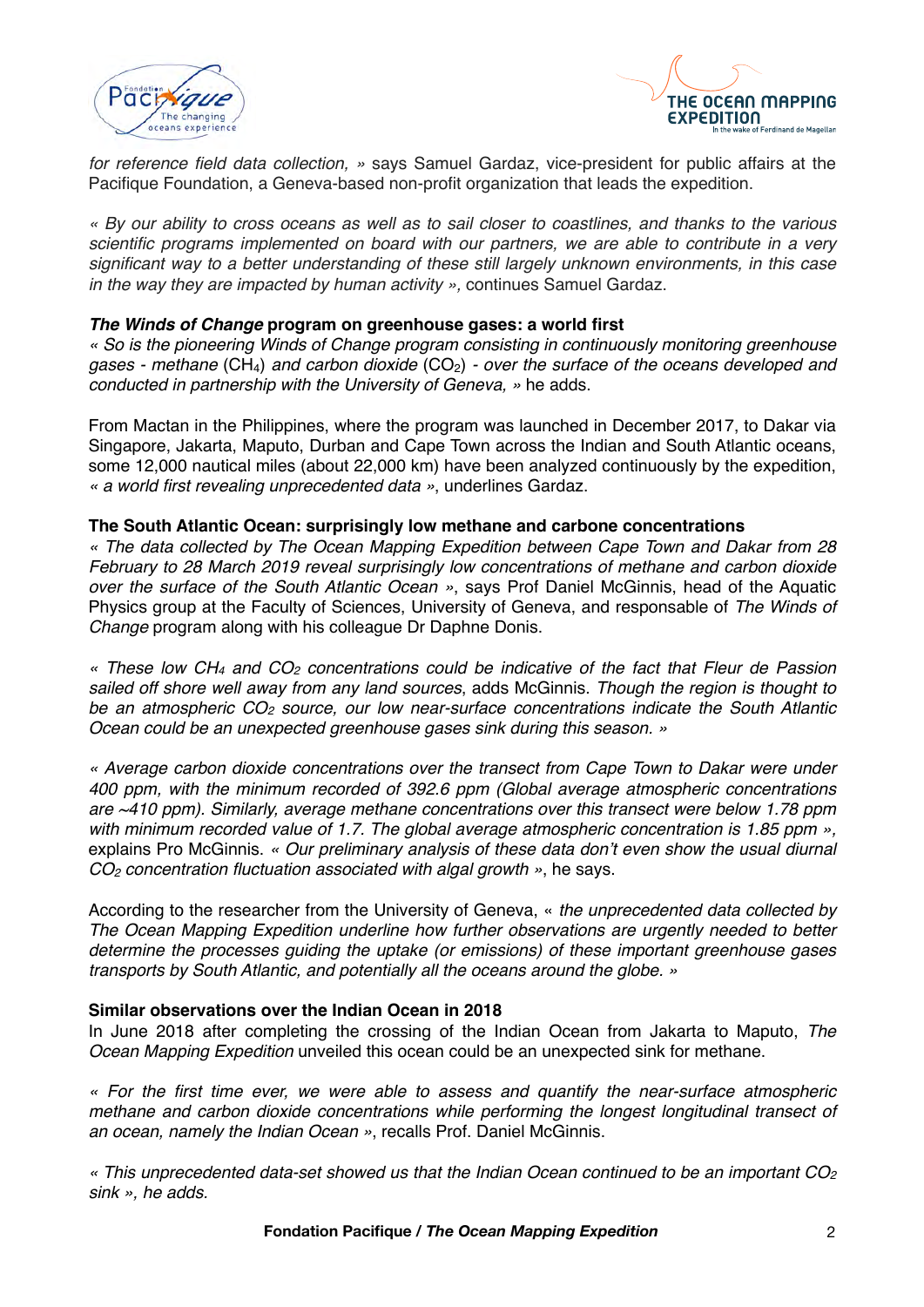



*« More surprisingly, however, was that the Indian Ocean could be an unexpected sink of atmospheric methane. In general, it is thought that almost all oceans and inland freshwaters are sources of methane to the atmosphere. Over the Indian Ocean, the methane above the sea surface is consistently about 5-6% lower than atmospheric concentrations. Though more investigation is needed, it appears at first glance that the Indian Ocean may uptake atmospheric methane »*, says the scientist.

To perform *The Winds of Change* program, 33m-long *Fleur de Passion -* a former WWII minesweeper from the German Navy converted into a ketch and now the biggest sailboat under Swiss flag - is equipped with a ultraportable greenhouse gas analyzer with a sampling port positioned 16 meters above the sea surface on the aft mast and automatically collects methane and carbon dioxide readings every 1 minute.

#### **An urgent need to revise our concepts on the global carbon cycle**

The ambition of *The Winds of Change* monitoring program for greenhouse gases on the surface of the oceans is to provide the scientific community with unprecedented and reference field data and therefore to contribute to a better understanding of the role of the oceans in the current changing global climate. In view of the worrisome evolution of the climate and the resulting ocean acidification, it is becoming increasingly urgent to have baseline data available to revise our concepts on the global carbon cycle.

*« These new exciting results of the program present a huge step forward in the project and the overall issue of climate change, and prove our approach as a very effective method to track atmospheric gases over the sea »*, also adds Prof McGinnis.

*« It provides the opportunity to access essential information at a very large geographical scale to complement that available by satellite so far at a time when the global scientific community is specifically alarmed by the lack of data on this issue »*, he also says.

As explained by the scientist of US origin, *« climate change scientists need to have a comprehensive and accurate view of the concentrations of greenhouse gases on the surface of the oceans to be able to better understand their role not only as reservoirs of such gases, but also as emitters. »*

*« The oceans and fresh water as a whole emit more greenhouse gases, especially methane, than previously estimated, according to recent studies »,* Prof McGinnis insists. *It is therefore urgent to reevaluate the role of the oceans and lakes in the global carbon cycle for a better understanding of global warming issues».*

#### *Micromégas* **program : 91% of samples contaminated with plastic**

Another field of research of the expedition: the meso and microplastic pollution, through the Micromegas program of cartography of this planetary plague, in partnership with the association Oceaneye in Geneva.

From Seville to Dakar, 194 surface water samples were taken by the crew. And of the 187 samples analyzed by the NGO's biologists, it turns out that 91% contain plastic polymers in the analyzed dimensions, from 1.0 to 5.0 mm for micro-plastics and over 5.0 mm for meso plastics.

*« All areas The Ocean Mapping Expedition crossed are affected by plastic pollution, »* says Pascal Hagmann, executive director of Oceaneye and head of the *Micromegas* program.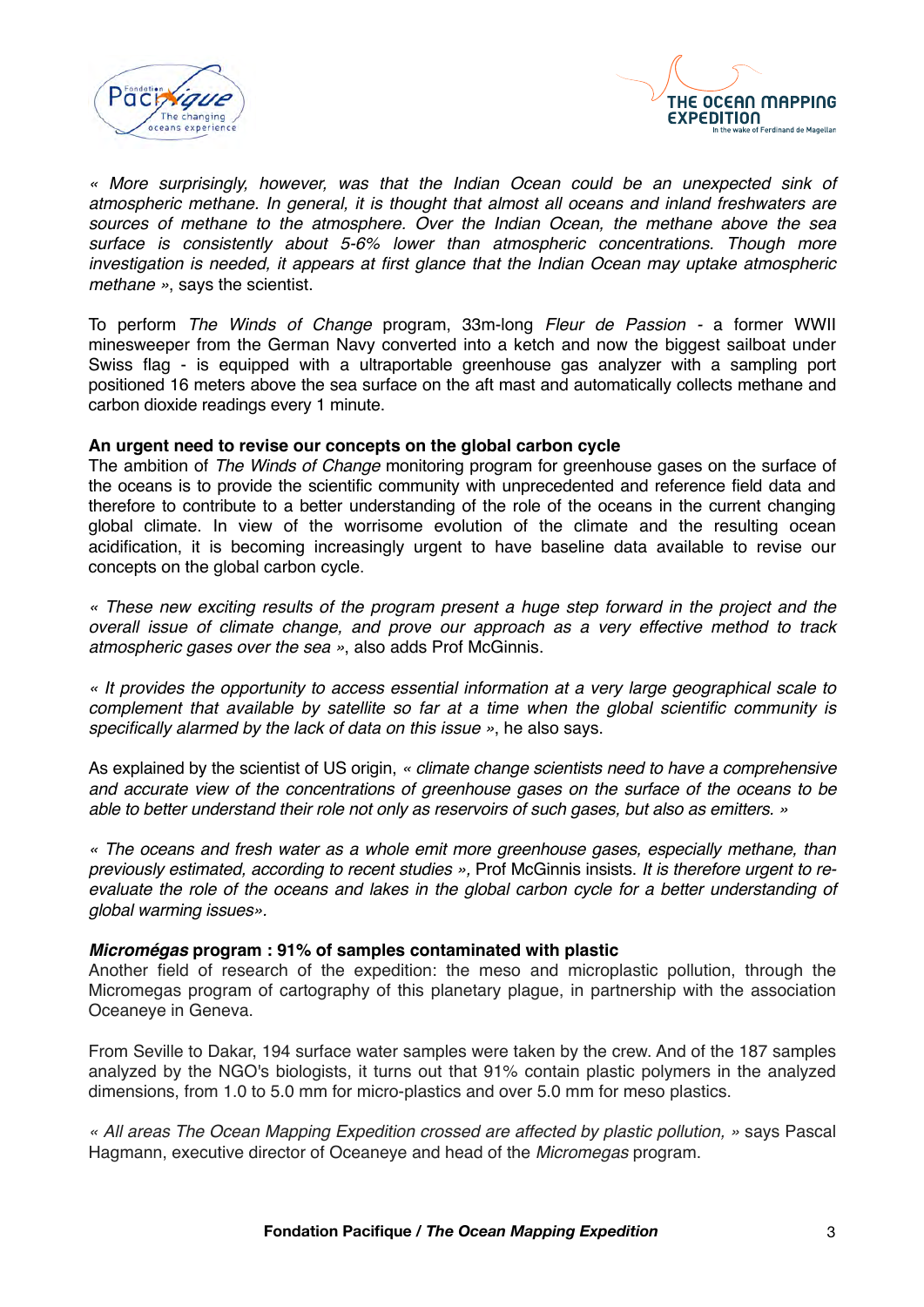



*« The average pollution of all the samples collected by Fleur de Passion is 26 g/km2 in microplastics and 195 g / km2 in meso-plastics, ie a total average concentration of 221 g/km2 »*, he adds.

### **Plastic pollution records in Southeast Asia**

*« Southeast Asia beats all records with an average pollution of 551 g/km2 »*, continues Pascal Hagmann, who however notes that the very high concentration of plastic particles observed in this region of the world is linked to a few samples particularly polluted.

*« The most polluted sample was collected off the archipelago of Palau (Micronesia) with a pollution of 50'546 g/km2, he says, even if it should be noted that the latter figure, although impressive, is by no means indicative of average pollution in this region »,* crossed by the expedition end of 2017 beginning of 2018.

*« The Great Barrier Reef is also highly polluted with an average concentration of 855 g/km2. This*  figure is nevertheless to be taken with precaution because the number of samples collected by the *expedition in this region from April to June 2017 is limited and one of them proved particularly polluted »*, tempers Pascal Hagmann.

*« The South Pacific Gyre, although thousands of kilometers away from any human activity, is also particularly polluted with an average concentration of plastic measured at 185 g/km2* », he continues.

Pascal Hagmann explains: *« This omnipresence of plastic pollutants is explained by the transport and dispersion of floating waste due to movements of surface water. It has now been shown that 3 mechanisms contribute to this transport: 1) marine currents (continuous and steady currents); 2) Ekman transport (currents due to shearing of the water surface by the wind); 3) Stokes drift (displacement due to waves). »*

Chilean Patagonia and Polynesia, on the other hand, are very poorly affected areas. Indeed, these regions are far from sources of pollution (densely populated areas) and are not under the influence of waste accumulation areas.

*« By way of comparison, the concentration in the South Pacific Gyre or the Great Barrier Reef is close to the level of pollution observed in the western Mediterranean Sea, a region considered by the scientific community to be highly polluted »*, Hagmann concludes.

The comprehensive map of samples analyzed by Oceaneye is available on [www.oceaneye.ch/](http://www.oceaneye.ch/cartographie/) [cartographie/](http://www.oceaneye.ch/cartographie/)

#### **Sharing the experience: 58 young people at sea**

In parallel with the scientific programs, *The Ocean Mapping Expedition* includes a part devoted to the sharing of experience. This translates into the involvement on board of *Fleur de Passion* of teenagers in the frame of the Jeunes en mer (*Youth At Sea*) socio-educational program, in partnership with the Geneva association Pacifique (www.pacifique.ch).

Since April 2015, 58 teenagers and young adults - 47 Swiss, 7 Argentinean and 4 South African have thus embarked by 2-3 or in groups of 5-7, for two months on average, to learn the maneuver and to the life of the edge as a foam.

*« These young people are the privileged witnesses of the environmental issues at the heart of the expedition and are involved, along with the crew, in the collection of surface water samples as part*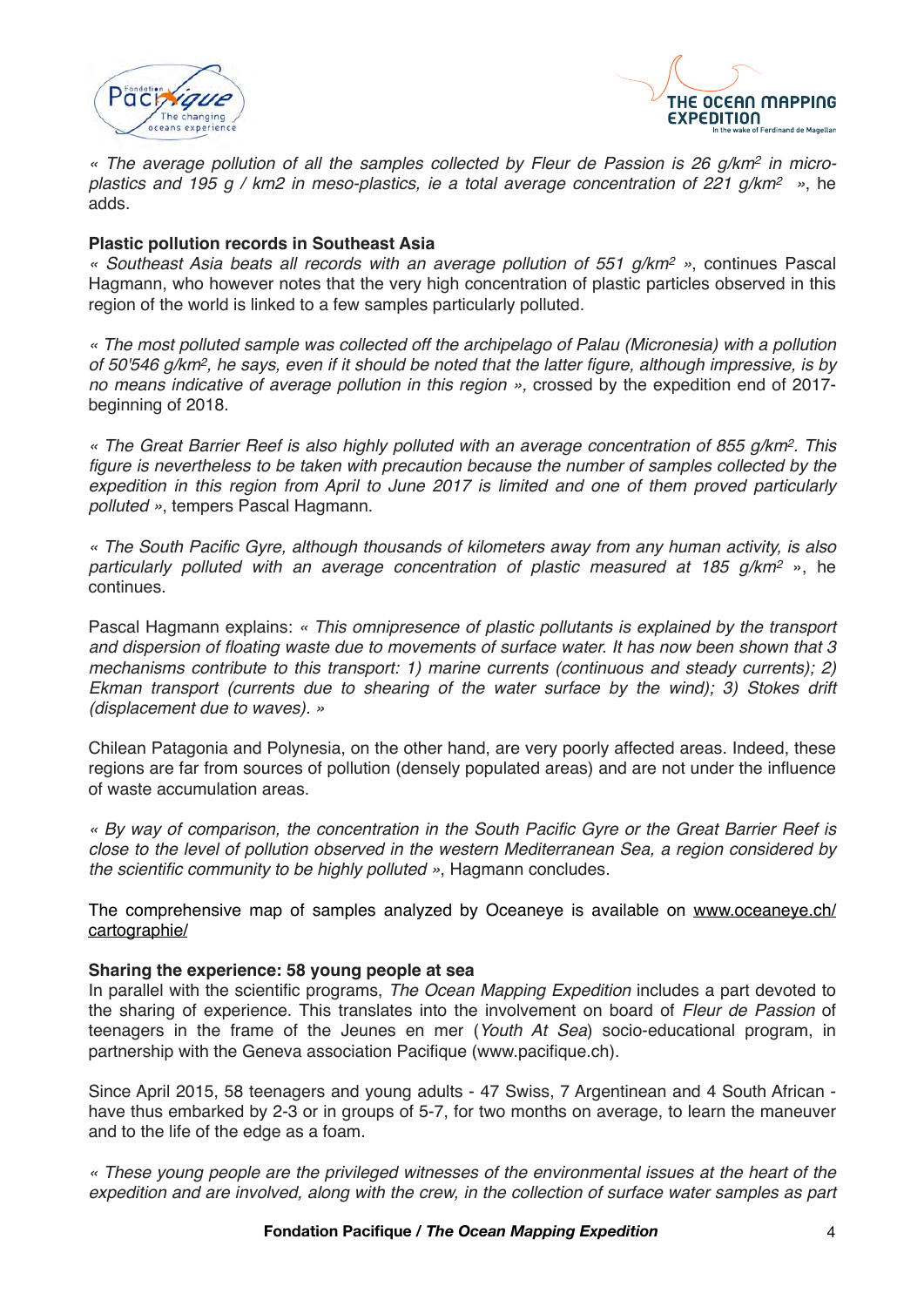



*of the Micromegas program on micro plastic pollution, among other activities carried out on board »*, says Samuel Gardaz.

*« They have the opportunity to meet our scientific partners and exchange in a multidisciplinary spirit that is essential to promote a sense of common good and of better living together on Planet Earth »*, he continues.

#### **Outreach and culture: 17 illustrators « in residence »**

As part of its cultural and environmental awareness program, *The Ocean Mapping Expedition* has so far welcomed 17 illustrators "in residence" aboard the ship since the departure of Seville: Zep, Matthieu Berthod, Tom Tirabosco, Pierre Wazem, Peggy Adam, Isabelle Pralong, Ambroise Héritier, Pierre Baumgart, Alex Baladi, Mirjana Farkas, Maurane Mazars, Cécile Koepfli, Aloys Lolo, Amélie Strobino, Frederick Peeters, Katharina Kreil et Anton Kannenmeyer. They will be followed by Anne Bory, Renata Martino and a 20th and last artist until the return to Seville.

#### **About the Fondation Pacifique**

The Fondation Pacifique is a non-profit Swiss-based non-profit organization recognized of public utility based in Geneva. It was created in 2007 by a handful of men and women from the civil society driven by a passion for adventure and a strong spirit of entreprise at the service of the oceans and the common good. It designs, organizes and conducts at sea aboard sailing ships thematic expeditions combining scientific research, cultural, socio-educational and environmental awareness programs. Its goal is to contribute to a better knowledge of the human impact on the oceans and to raise awareness about sustainable development issues. To this end, its expeditions promote a multidisciplinary and experience sharing approach to global challenges, and are accompanied, in particular at the main stopovers, by outreach and communication actions to the attention of the media, policy makers and the general public.